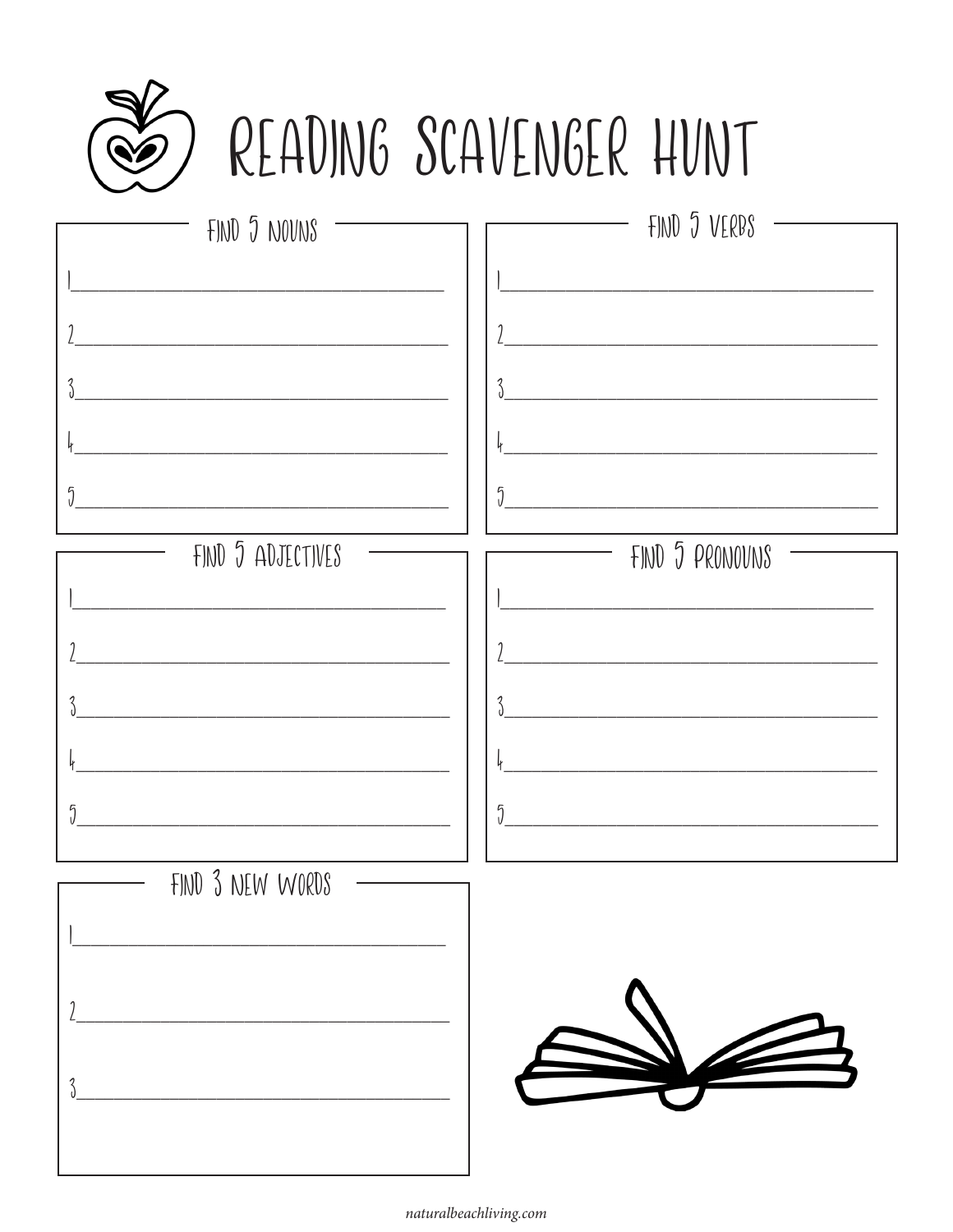# READING SCAVENGER HUNT



Customize to reflect what your student is currently studying such as grammar, spelling pattern, word families, phonics, and more!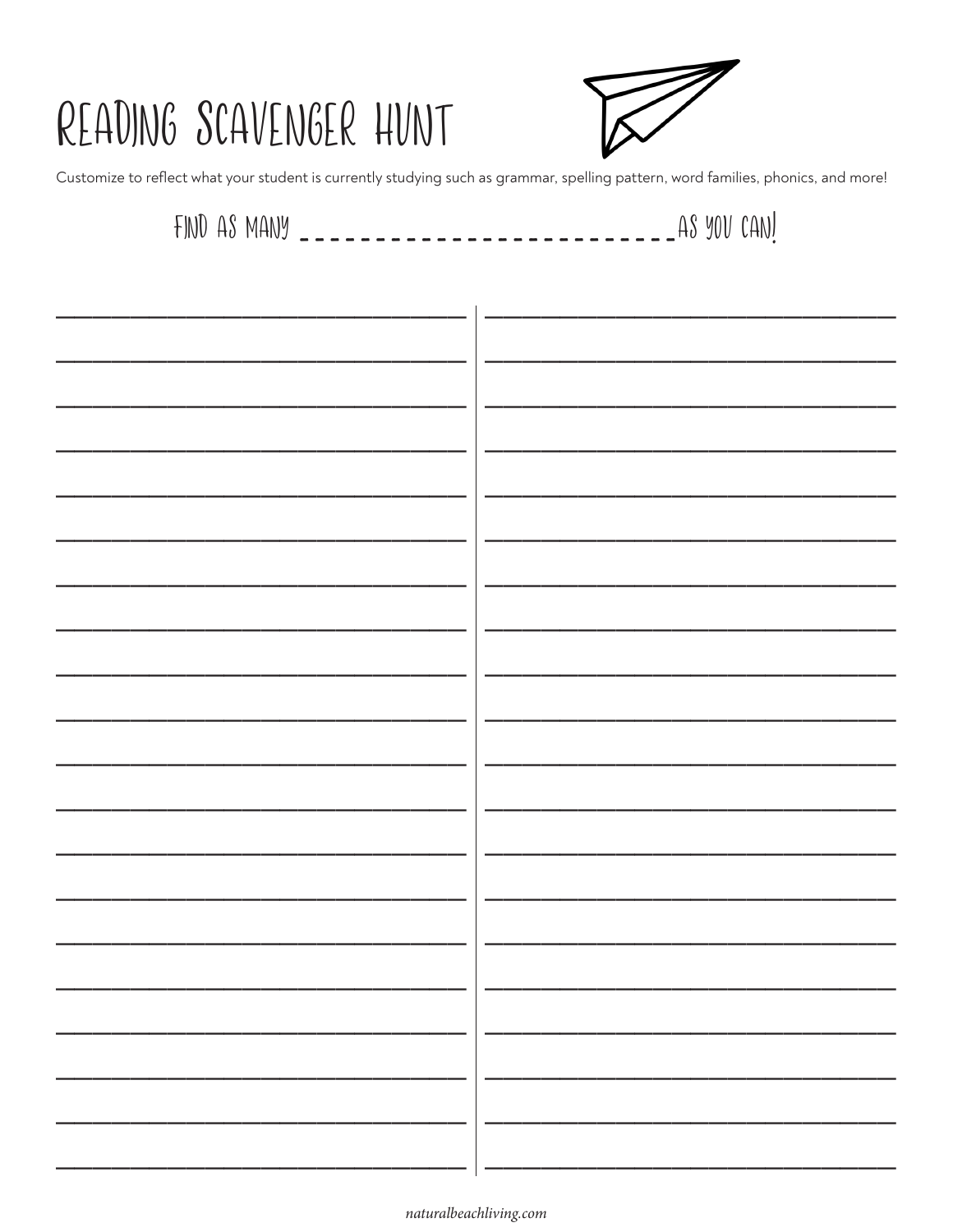# VOWEL SCAVENGER HUNT

Find 1 short vowel and 1 long vowel in books, in your house, or anywhere you happen to be!

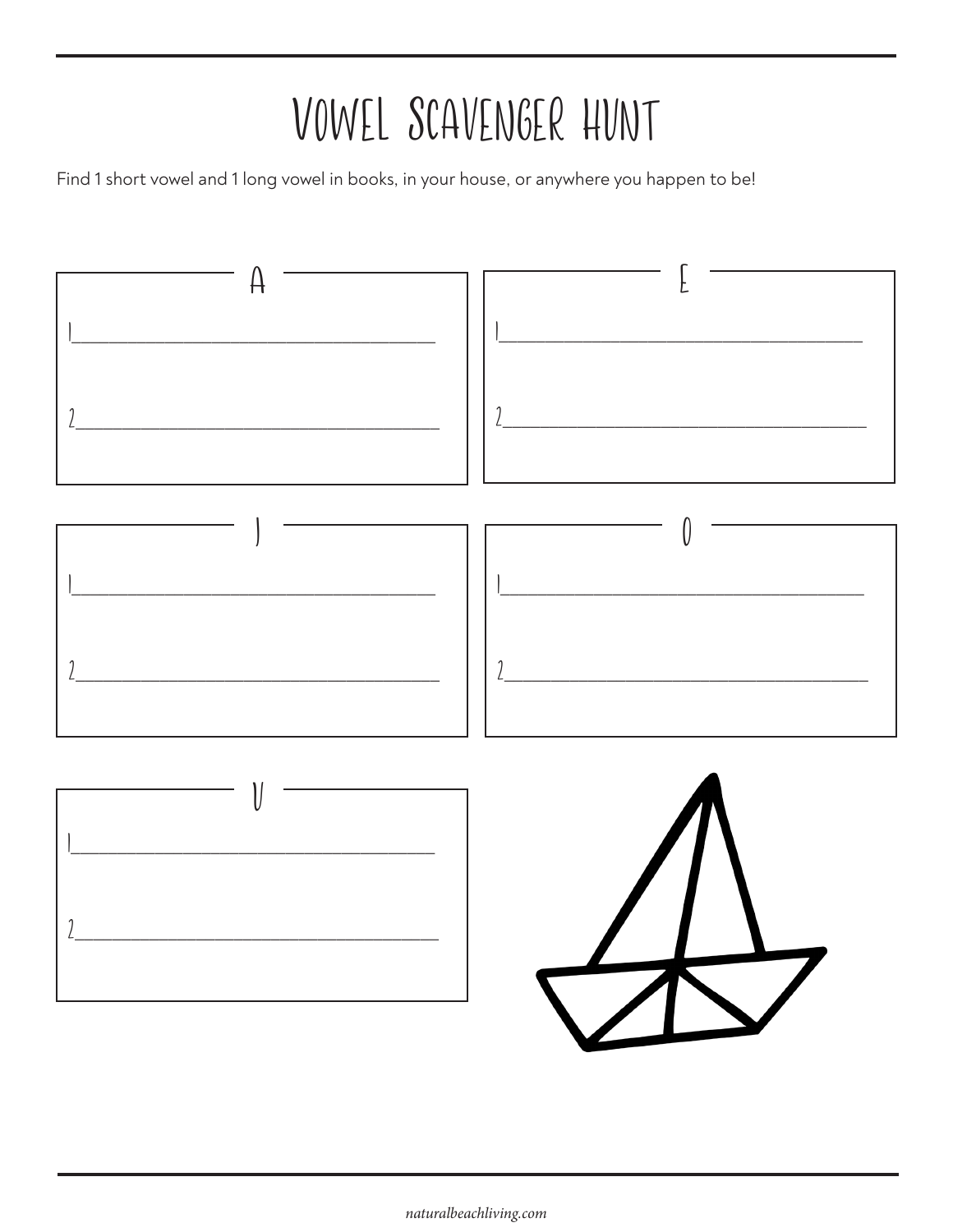# Book Scavenger Hunt

You may gather several books for a one day challenge or keep this sheet and complete over time.

| JTEM                                | BOOK/AUTHOR | PAGE NUMBER | DATE FOUND |
|-------------------------------------|-------------|-------------|------------|
| AN ANIMAL THAT LIVES IN THE DESSERT |             |             |            |
| A COWBOY                            |             |             |            |
| A SVPERHERO                         |             |             |            |
| SOMETHING IN SPACE                  |             |             |            |
| $\mathcal{S} \sharp \mathcal{W}$    |             |             |            |
| HISTORICAL FIGURE                   |             |             |            |
| MYTHOLOGICAL CREATURE               |             |             |            |
| HORSE                               |             |             |            |
| A GIRL                              |             |             |            |
| ACT OF KINDNESS                     |             |             |            |
| POOR DECISION                       |             |             |            |
| A QVEEN                             |             |             |            |
| SPRING SCENE                        |             |             |            |
| HOLIDAY CELEDRATION                 |             |             |            |
| A FROG                              |             |             |            |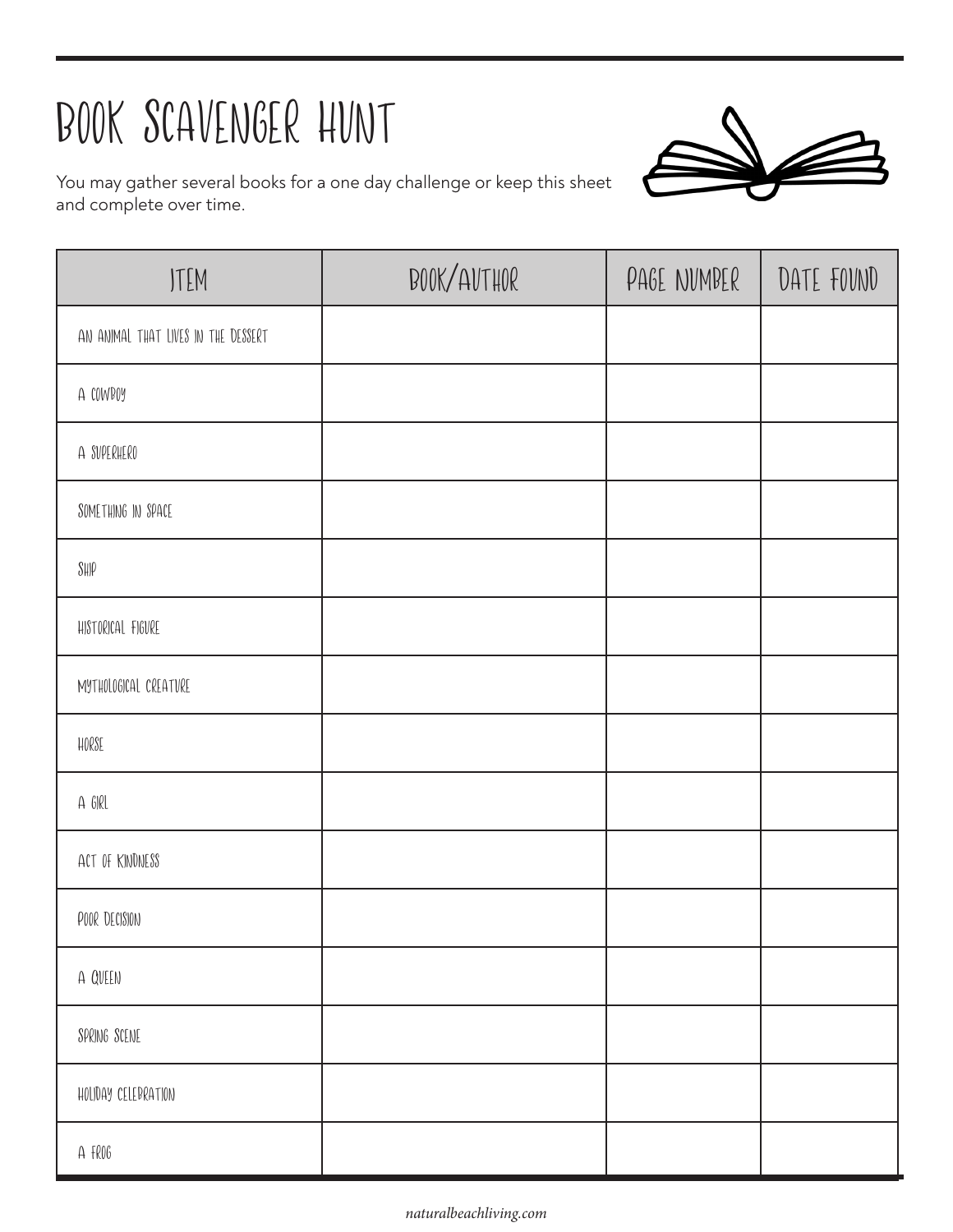## Book Scavenger Hunt

![](_page_4_Picture_1.jpeg)

Customize your own!

| JTEM | BOOK/AUTHOR | PAGE NUMBER | DATE FOUND |
|------|-------------|-------------|------------|
|      |             |             |            |
|      |             |             |            |
|      |             |             |            |
|      |             |             |            |
|      |             |             |            |
|      |             |             |            |
|      |             |             |            |
|      |             |             |            |
|      |             |             |            |
|      |             |             |            |
|      |             |             |            |
|      |             |             |            |
|      |             |             |            |
|      |             |             |            |
|      |             |             |            |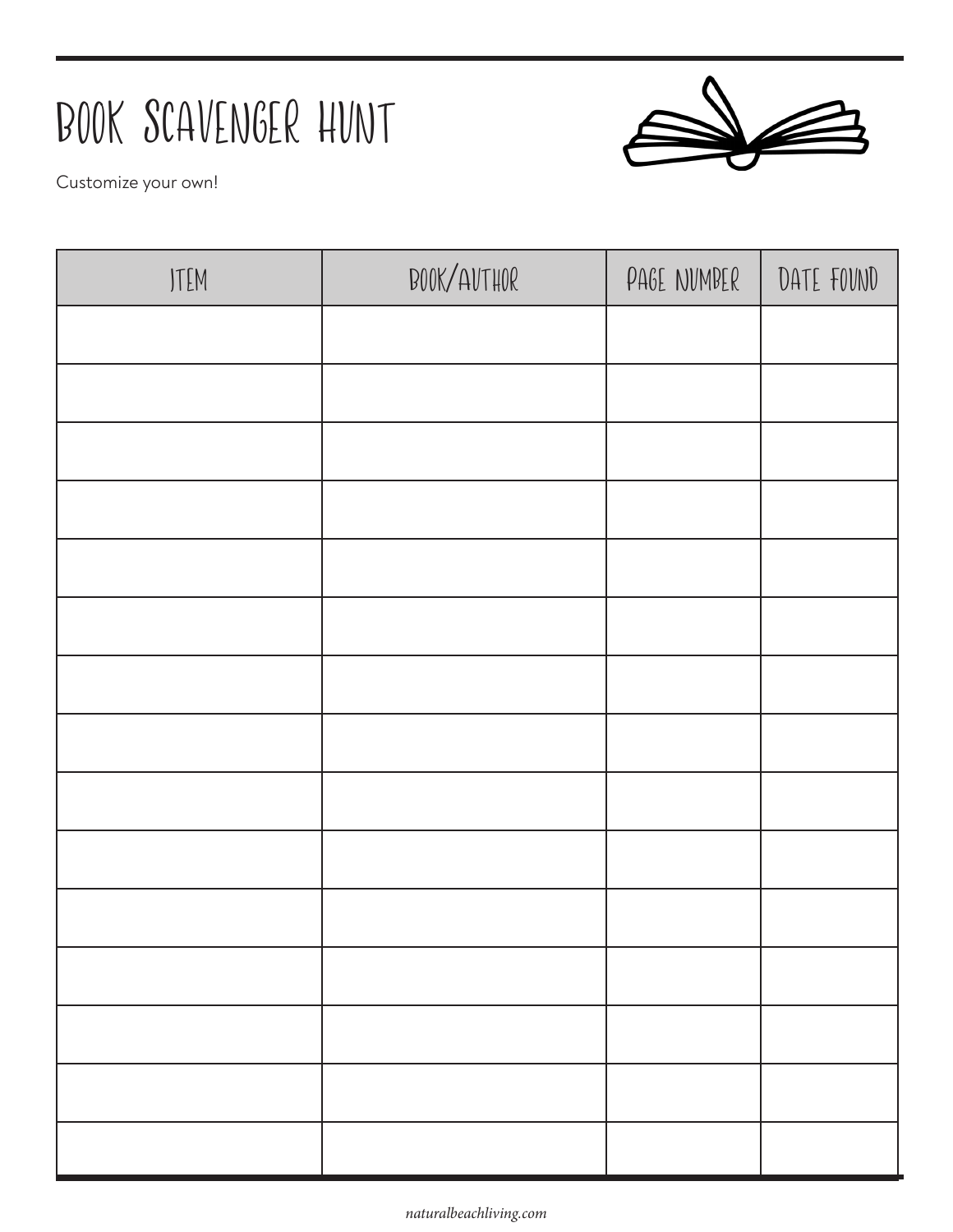#### Library Scavenger Hunt

![](_page_5_Picture_1.jpeg)

| FIND A BOOK WITH/ABOUT                                    | BOOK/AUTHOR |
|-----------------------------------------------------------|-------------|
| SPACE TRAVEL                                              |             |
| A 006                                                     |             |
| SPARKLES ON THE COVER                                     |             |
| A TITLE THAT STARTS WITH A PROPER NOUN                    |             |
| A FAIRY TALE                                              |             |
| ANCIENT TIMES                                             |             |
| A TALKING ANIMAL                                          |             |
| ELEPHANTS                                                 |             |
| A TITLE THAT STARTS WITH "H"                              |             |
| THE WORD "MOON" IN THE TITLE                              |             |
| AFRICA                                                    |             |
| A BLVE COVER                                              |             |
| TITLE WITH WHERE ALL THE WORDS START WITH THE SAME LETTER |             |
| NATVRE                                                    |             |
| A TITLE THAT RHYMES                                       |             |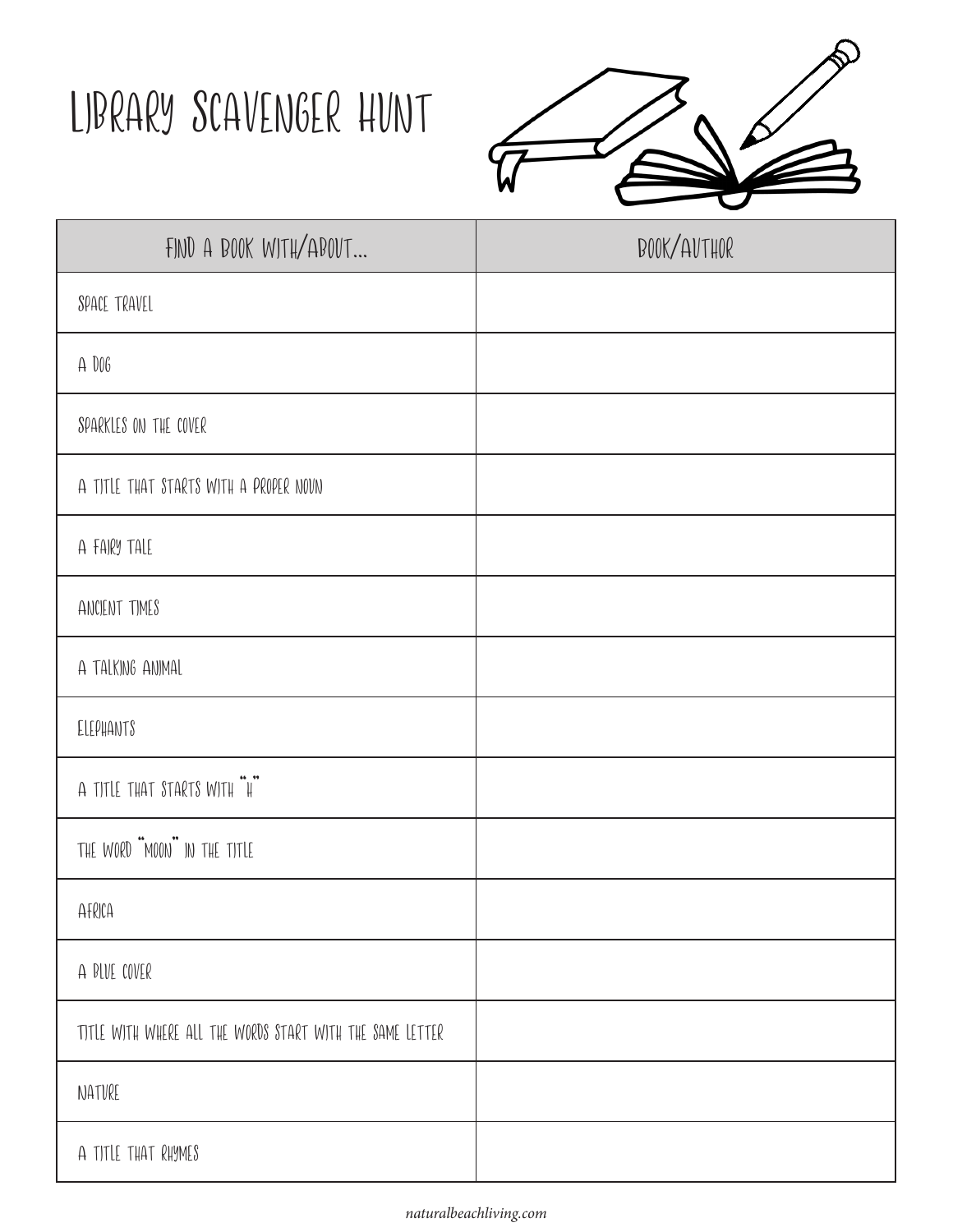## Library Scavenger Hunt

![](_page_6_Picture_1.jpeg)

| FIND A BOOK WITH/ABOUT | BOOK/AUTHOR |
|------------------------|-------------|
|                        |             |
|                        |             |
|                        |             |
|                        |             |
|                        |             |
|                        |             |
|                        |             |
|                        |             |
|                        |             |
|                        |             |
|                        |             |
|                        |             |
|                        |             |
|                        |             |
|                        |             |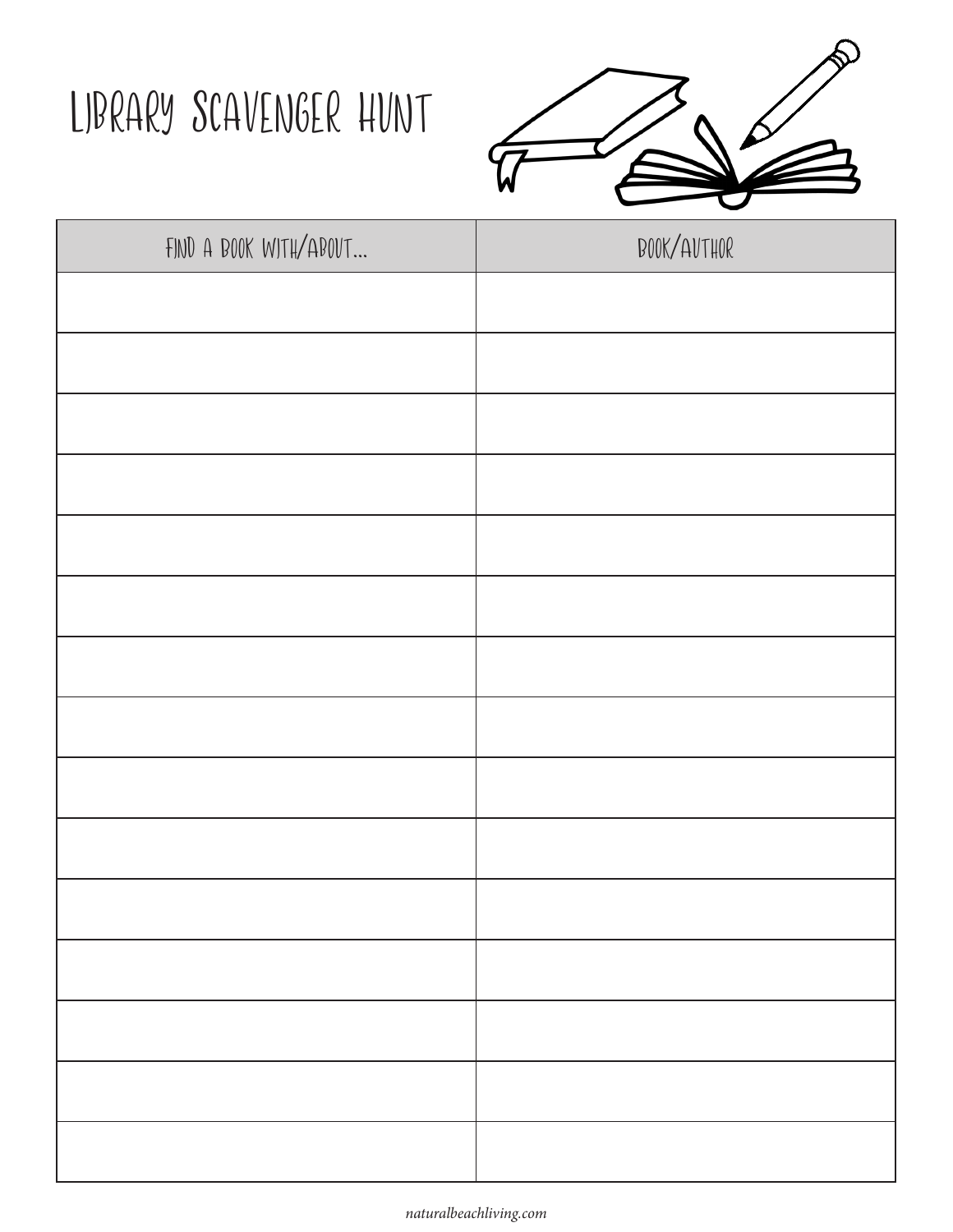![](_page_7_Picture_0.jpeg)

#### Literacy Walk Scavenger Hunt

![](_page_7_Picture_2.jpeg)

| CAN YOU FIND                            | WHERE/WHAT YOU FOUND |
|-----------------------------------------|----------------------|
| SOMETHING THAT RHYMES WITH "SKY"        |                      |
| SOMETHING THAT STARTS WITH "S"          |                      |
| SOMETHING WITH I SYLLADLES              |                      |
| THE LETTER "G"                          |                      |
| SOMETHING THAT ENDS WITH THE "R" SOUND  |                      |
| SOMETHING THAT RHYMES WITH "DOG"        |                      |
| SOMETHING YOU READ ABOUT                |                      |
| SOMETHING WITH A SHORT "O" SOUND        |                      |
| SOMETHING THAT STARTS WITH "C"          |                      |
| SOMETHING WITH A SHORT "U" SOUND        |                      |
| SOMETHING WITH THE LONG "E" SOUND       |                      |
| SOMETHING THE ENDS WITH "ING"           |                      |
| TWO ADJECTIVES TO DESCRIPE WHAT YOU SEE |                      |
| THREE NOVNS                             |                      |
| SOMETHING WITH THE LETTER "F"           |                      |